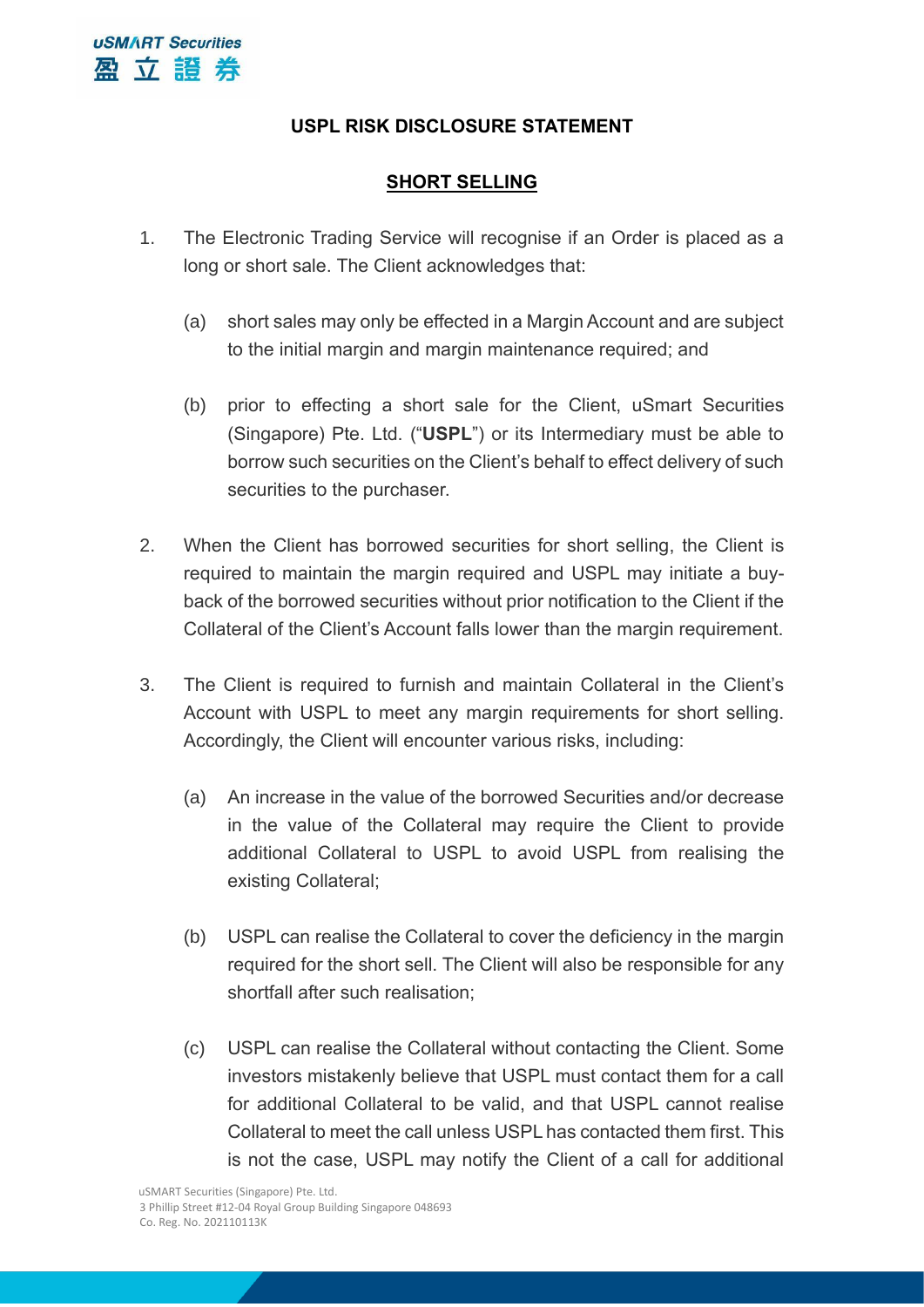Collateral but is not required to do so. However, if USPL has contacted the Client and provided a specific date by which the Client can meet a call for additional Collateral, USPL can still take necessary steps to protect its interests. This may include immediately realising the Collateral without notice to the Client;

- (d) The Client is not entitled to choose which Collateral are to be realised to meet a call for additional Collateral. USPL has the right to decide which Collateral to realise in order to protect its interests;
- (e) USPL can increase the margin requirements for the short sell at any time and is not required to provide the Client advance written notice. These changes in USPL's policy(ies) often take effect immediately and may result in the issuance of a call for additional Collateral. The Client's failure to satisfy the call may cause USPL to realise the Collateral; and
- (f) The Client is not entitled to an extension of time on a call for additional Collateral. While an extension of time to meet such a call may be available to the Client under certain conditions, the Client does not have a right to the extension.
- 4. The interest, dividends and any distribution whatsoever (each a "**Distribution**") attributable to the borrowed Securities belong to USPL and the Client has to pay and deliver to USPL any such Distribution on its date of payment regardless of whether the Client receives the same. The Client is also to exercise any voting rights attached to such borrowed Securities and any other rights arising and attributable to the borrowed Securities in accordance with the instructions of USPL, if the Client has agreed to the same. Failure to pay any Distribution to USPL, or to protect and exercise any rights with respect to the borrowed Securities in accordance with the instructions of USPL (where the Client has agreed to do so) may expose the Client to liability.
- 5. Where, in respect of any borrowed Securities, any rights relating to conversion, sub-division, consolidation, pre-emption, rights arising under a takeover offer, rights to receive securities or a certificate which may at a future date be exchanged for securities or other rights, including those